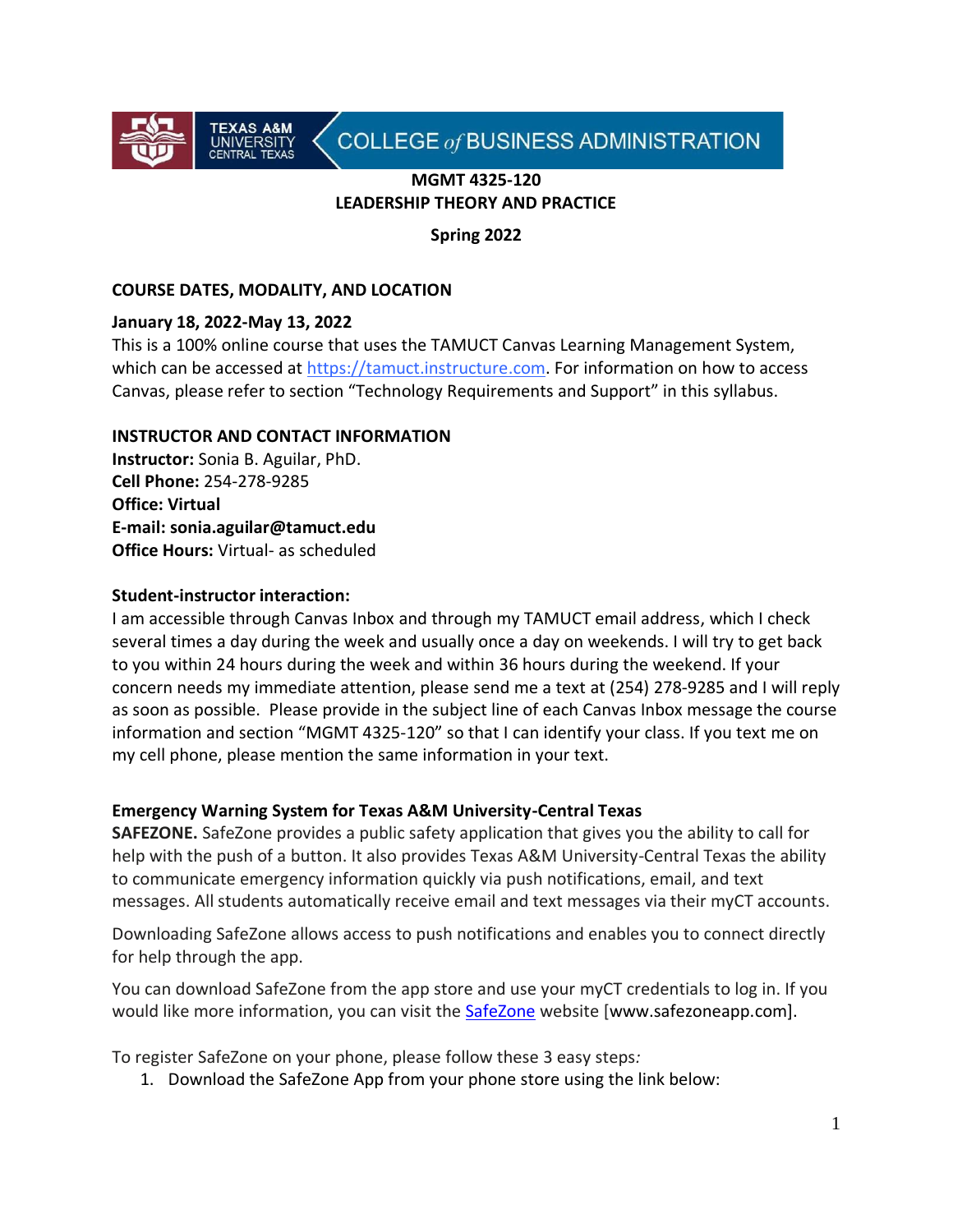- o [iPhone/iPad:](https://apps.apple.com/app/safezone/id533054756) [https://apps.apple.com/app/safezone/id533054756]
- o [Android Phone / Tablet](https://play.google.com/store/apps/details?id=com.criticalarc.safezoneapp) [https://play.google.com/store/apps/details?id=com.criticalarc.safezoneapp]
- 2. Launch the app and enter your myCT email address (e.g. {name}@tamuct.edu)
- 3. Complete your profile and accept the terms of service

#### **COURSE INFORMATION**

#### **Course Overview and description**

This course covers an advanced survey of leadership theories and issues, with the emphasis on practical application of newer leadership models in contemporary organizations. Students will explore facets of both leadership and followership, along with the impact of the particular organizational setting and situation. Students will be challenged to explore their own leader, follower, situation analysis skills, exercises and role-playing through active discussions, analysis, and popular business treatment of leadership situations.

#### **Course Objective or Goal**

The overarching objective of this course is for each student to apply leadership skills through empirical studies, case studies, and leadership skills in order to help students apply these skills in their real-life experiences. There will be a number of student interaction and student presentations. The students will be given stretch goals to further enhance their understanding of leadership skills. Strategies for working with others around interpersonal behavioral issues are also developed. Throughout the course experiential exercises and activities are used to show students how to work with others to achieve goals, objectives and learn. Leadership development involves reflecting on one's own experiences and applying the skills throughout the course.

# **Student Learning Outcomes**

Upon completion of this course the student will have an understanding of leadership theory and competencies that contribute to results in productive organizations and social / community environment organizations. Core competencies achieved at the conclusion of this semester include:

LO 1: Ability to explain and apply the "Interactional Framework" of leadership.

LO 2: Clear understanding of the roles the leader, follower, and situation play in the leadership process.

LO 3: Ability to use the action-observation-reflection model to analyze personal skills for leadership and followership.

LO 4: Ability to engage in double-loop learning to analyze leadership situations and frame situations from multiple perspectives.

LO 5: Ability to analyze practical organizational circumstances and the appropriate role and actions of leaders in "real-world" situations.

LO 6: Ability to discuss, with an knowledgable lens, the circumstances and factors influencing current business leaders' actions as reported in current business press. LO 7: Competency in analyzing the skills and effectiveness of a current business leader in the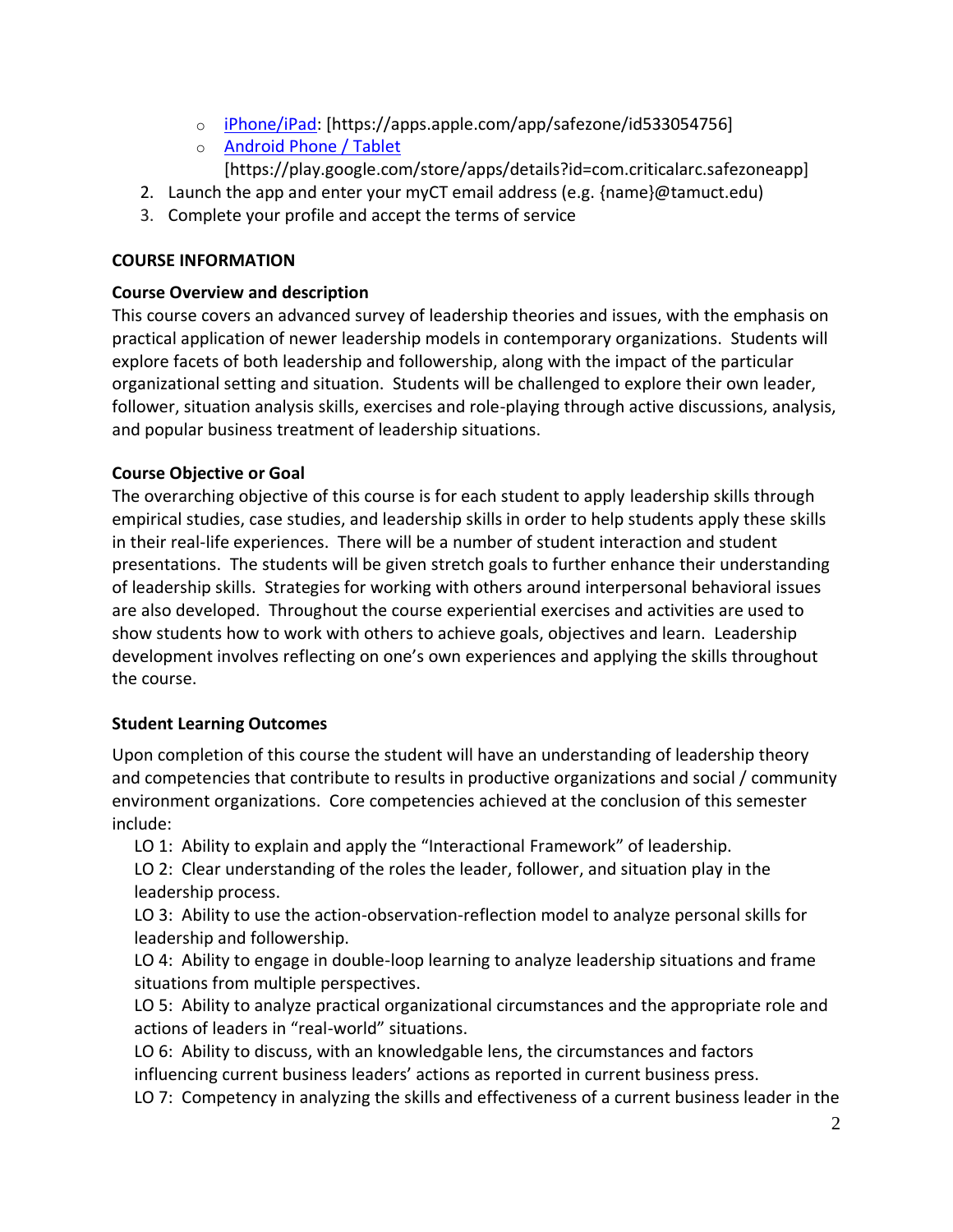news.

#### **Required Reading and Textbook(s)**

R. Hughes, R. Ginnett & G. Curphy. (2015) Leadership: *Enhancing the Lessons of Experience*, 10th Edition. McGraw-Hill. ISBN#978-1-259-96326-1 (Bound Edition) ISBN978-1-260-16765-8 (Loose-leaf edition)

Students are required to purchase a 15- week subscription to the *Wall Street Journal*. The subscription must be purchased by the 2nd week of class.

# **COURSE REQUIREMENTS**

**Introduction (LO's 1, 2, 5) (10 points):** Introduction will require you to introduce yourself the first week of class and will count towards formal attendance. You are to answer the questions provided

**Journal Entries (LO: 3 & 4), 3 @ 40 points each (total 120 points):** Students will be assigned to write journal entries (3) focused on using journals to "think on paper" about leadership concepts from a text and / or describing your own experiences relating how a particular concept from the readings applies. Each journal entry for this class will be structured so that the student can demonstrate application of the "Action/Observation/Reflection" learning techniques introduced can be applied.

**Case Study Assignments (LO's 2 & 5), 2 @ 60 points each (total 120 points):** Each chapter in the assigned text ends with a short case describing a leadership or followership situation. Three of these case studies are assigned throughout the semester as an individual written exercise. Students will be required to expand on the leadership concepts through additional ideation techniques and theories using business cases. Additional information will be provided on Canvas along with assignment requirements and details.

**Wall Street Journal Assignments/Discussions (WSJ) (LO's 6 & 7), 3 @ 40 points each (120 points):** Students should be knowledgeable "consumers" of business press articles. Students in this class will be required to purchase a semester long subscription to the Wall Street Journal and must find and read articles relevant to the topics being studied in the course <https://education.wsj.com/students/>

**Current Business Leader in the Newspaper (LO's 6 & 7), choice memo – 70 points, final paper – 100 points (total 170 points):** As you read the Wall Street Journal this semester take note of a business leader that you find particularly interesting. Midway through the semester you must identify a first and second choice leader to analyze in more depth for your final paper and presentation in this class. For this individual leader, you will be doing in-depth research from other credible business press sources beyond the WSJ, and applying the frameworks learned in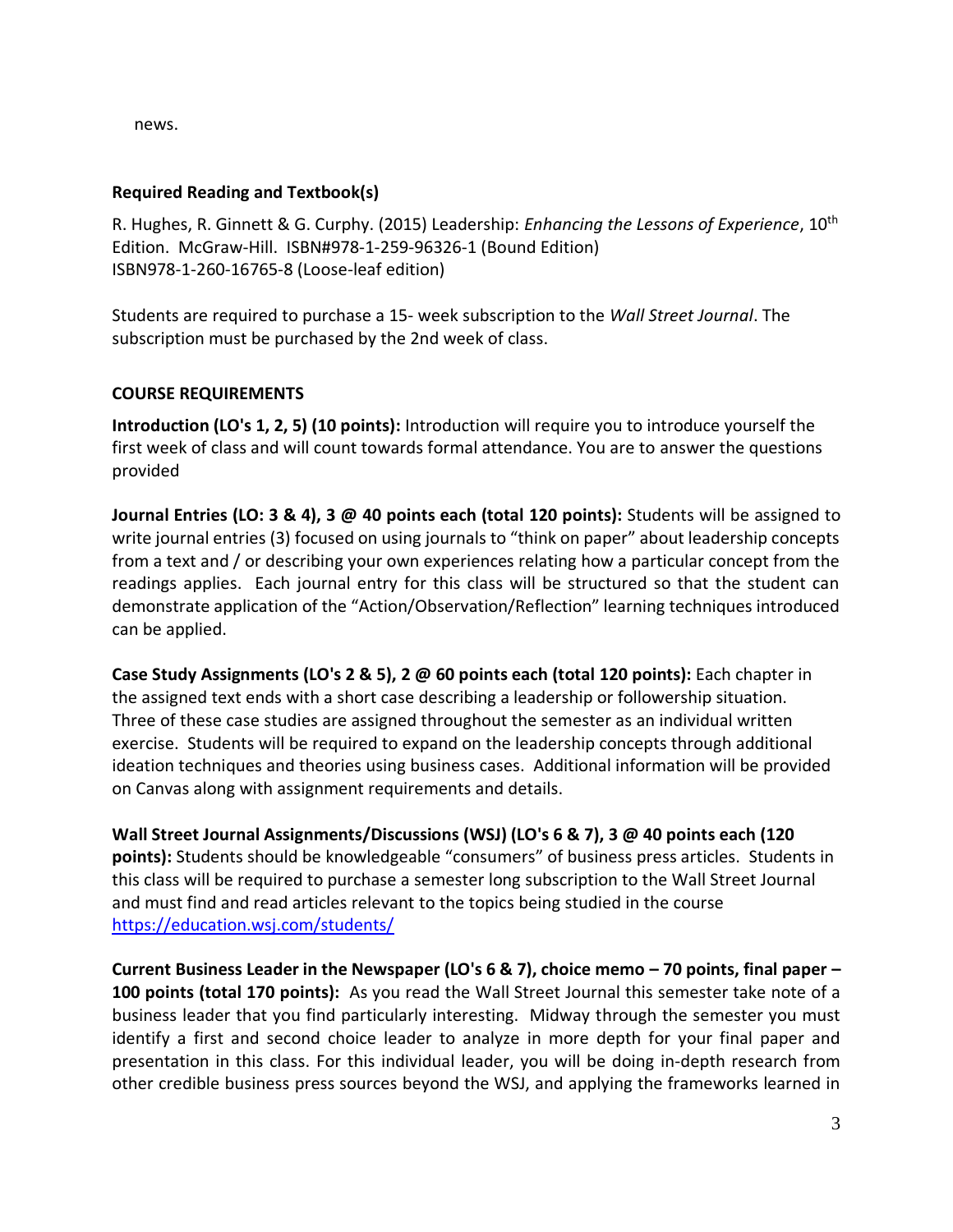this class on their handling of organizational situations and analyzing their effectiveness. Detailed instructions for the paper will be posted on Canvas. Your "choice memo" is worth 70 grading point

**Exams (LO's 1 & 2), 3 @ 100 points each (total 300 points):** There will be three (3) required exams. Exams will cover all chapters and test student's knowledge of the key frameworks and concepts. **There will be no make-ups for missed exams unless there is a documented medical emergency**.

| <b>Grading Criteria Rubric and Conversion</b>       |                          |  |                     |  |
|-----------------------------------------------------|--------------------------|--|---------------------|--|
| <b>Course Element</b>                               | Grading<br><b>Points</b> |  | <b>Total Points</b> |  |
| Introduction                                        | 10 points                |  | 10 points           |  |
| Journal Entries                                     | $3@40$ points            |  | 120 points          |  |
| Case Study<br>Assignments                           | $2@80$ points            |  | 160 points          |  |
| <b>WSJ Current</b><br><b>Events Discussions</b>     | 3 @ 40 points            |  | 120 points          |  |
| Leader in the News<br><b>Project Choice</b><br>Memo | 1 @ 70 points            |  | 70 points           |  |
| Leader in the News<br><b>Project Final Paper</b>    | 1 @ 100 points           |  | 100 points          |  |
| Exams                                               | 3 @ 100 points           |  | 300 points          |  |
| Quizzes                                             | 16@10 points             |  | 160 points          |  |
| TOTAL                                               |                          |  | 1000 points         |  |

# **Chapter Quizzes, 16 @ 10 points** (**160 points)**

| Grade<br>Equivalents:                         |                                      |                                       |
|-----------------------------------------------|--------------------------------------|---------------------------------------|
| If Grade is<br>Computed<br><b>Numerically</b> | If Grade is<br>Computed<br>by Letter | Grade is computed by<br><b>Points</b> |
| $90.0 - 100 %$                                | $= A$                                | 900-1000                              |
| 80.0 - 89.9%                                  | $=$ B                                | 800-899                               |
| $70.0 - 79.9%$                                | $= C$                                | $698 - 799$                           |
| $60.0 - 69.9%$                                | D                                    | $600 - 697$                           |
| $0 - 59.9%$                                   | F                                    | $0 - 599$                             |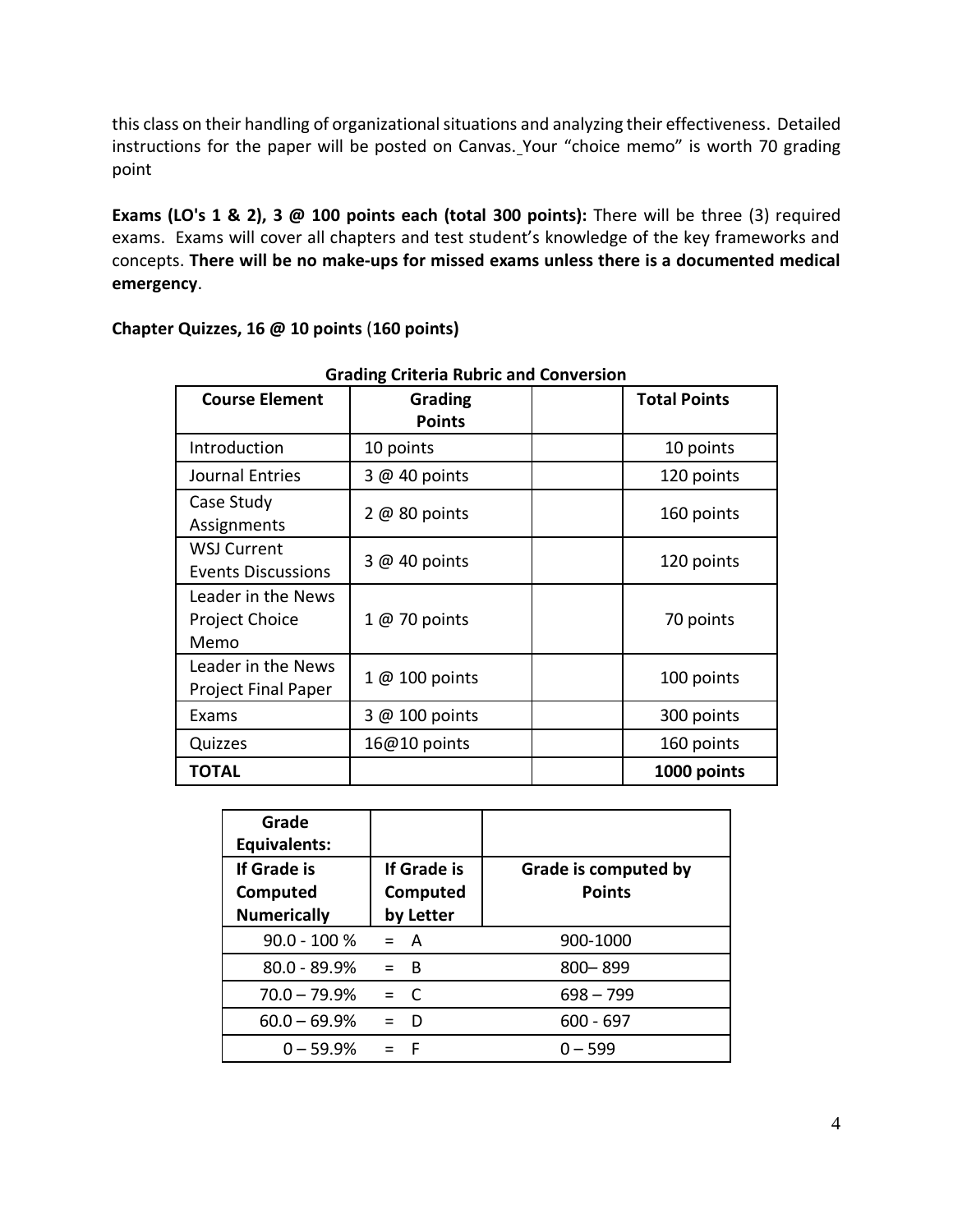#### **Posting of Grades**

Upon receipt of the class assignments, turn-around time for grades will be one-two weeks. Grades will be posted on the Canvas Grade book where students can monitor their status.

#### **Grading Policies**

**Late Submissions**: Late submissions and exam extensions **will not be allowed in this course** unless you or a family member in your immediate care experiences a medical emergency. You must communicate this information to me at the soonest available time **PRIOR to or on the day of the deadline**; the request for deadline extension must be accompanied with a doctor or hospital note as back-up.

| <b>Week</b>    | <b>Dates</b>      | <b>Reading</b><br><b>Assign</b>    | <b>Topic</b>                                                                                                             | <b>Assignments</b>                                                                                                                                                                                            |
|----------------|-------------------|------------------------------------|--------------------------------------------------------------------------------------------------------------------------|---------------------------------------------------------------------------------------------------------------------------------------------------------------------------------------------------------------|
| $\mathbf{1}$   | Jan. 18-<br>23    | Part One:<br>Chapter 1             | Unit 1: Leadership is a<br><b>Process, Not a Position</b><br>Chapter 1: What Do We<br>Mean by Leadership?                | Introduction<br>$\Box$<br>Read Chapter 1<br>П.<br><b>Purchase Wall Street</b><br>$\Box$<br>Journal subscription<br>Due Jan. 23 by 11:59 pm                                                                    |
| $\overline{2}$ | Jan. 24-<br>30    | Part One:<br>Chapter 2             | Unit 1: Leadership Is a<br><b>Process, Not a Position</b><br>Chapter 2: Leader<br>Development                            | SmartBook Quiz 1 & 2<br>$\Box$<br>Read Chapter 2<br>$\Box$<br>Case Study #1 --<br>$\Box$<br><b>Chapter 2 Case:</b><br>Developing Leaders at<br><b>UPS</b><br>Due: Feb. 6 by 11:59 pm                          |
| $\overline{3}$ | Jan. 31-<br>Feb.6 | Part One:<br>Chapter 3             | Part 1: Leadership Is a<br><b>Process, Not a Position</b><br>Chapter 3: Skills for<br>Developing Yourself as a<br>Leader | Smartbook Quiz 3<br>$\Box$<br>Read Chapter: 3<br>$\Box$<br><b>WSJ #1 Discussion -First</b><br>post is due Thursday<br>Feb.10 and second post<br>is due Feb. 13, by 11:59<br>p.m.<br>Due: Feb. 13, by 11:59 pm |
| $\overline{4}$ | Feb. 7-13         | Part Two<br>Chapter 4<br>Chapter 5 | Part 2: Focus on the<br><b>Leader</b><br>Chapter 4: Power and<br>Influence                                               | Smartbook Quiz 3<br>$\Box$<br>Read Chapters 4 & 5<br>$\Box$<br>Journal Entry #1: (Read<br>П<br>Chapter 3 in order to                                                                                          |

# **COURSE OUTLINE AND CALENDAR**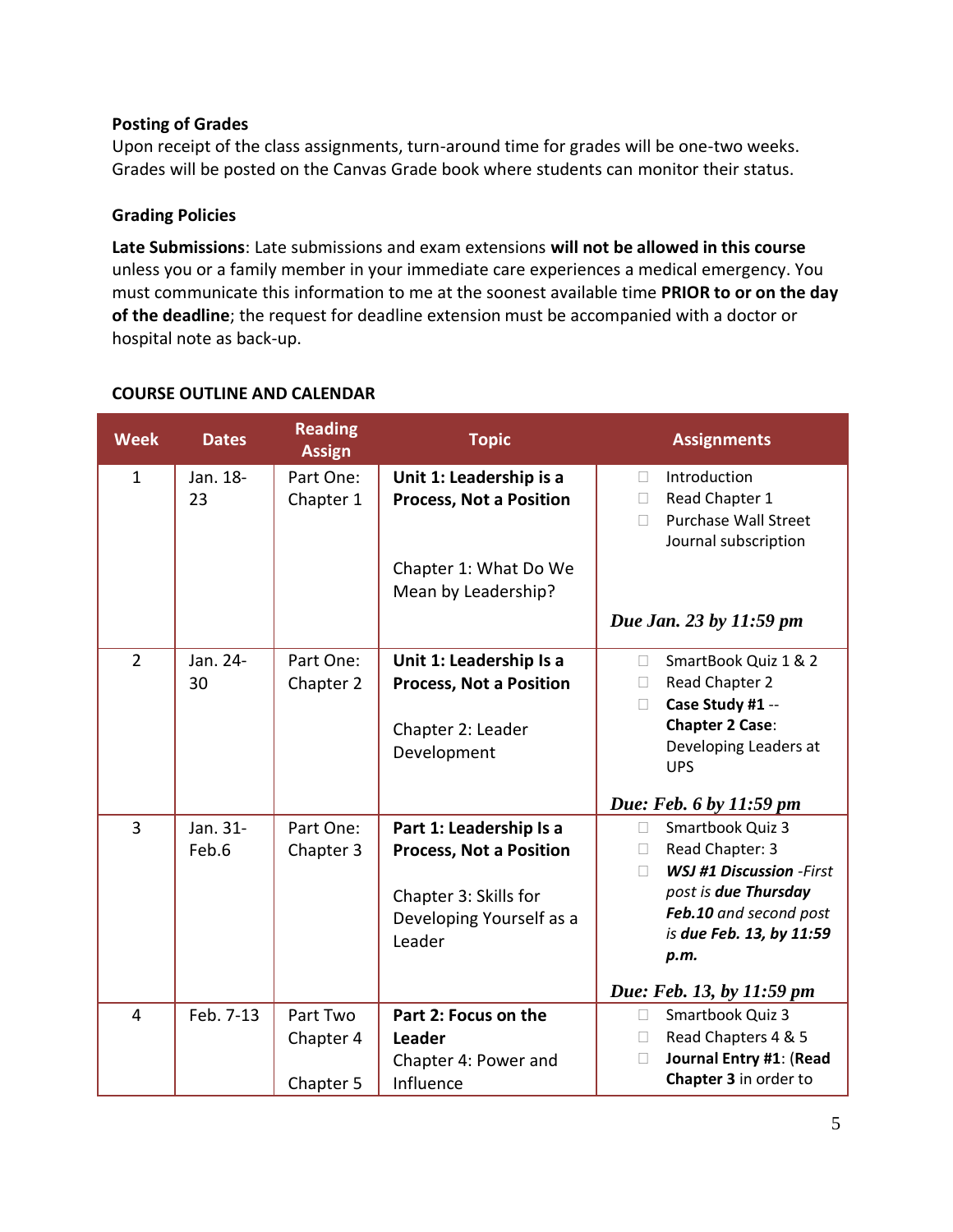|                |                        |                                | Chapter 5: Values,<br>Ethics, & Character                                                                                    | understand 1 <sup>st</sup> Journal<br>entry assignment)                                                                                                                                                                                          |
|----------------|------------------------|--------------------------------|------------------------------------------------------------------------------------------------------------------------------|--------------------------------------------------------------------------------------------------------------------------------------------------------------------------------------------------------------------------------------------------|
| 5              | Feb. 21-<br>27         | Part Two:<br>Chapter 6         | Part 2: Focus on the<br>Leader<br>Chapter 6: Leadership<br><b>Attributes</b>                                                 | Due: Feb.20, by 11:59 p.m.<br>Read Chapter 6<br>$\Box$<br>SmartBook Quiz 4<br>П<br><b>WSJ #2 Discussion First</b><br>П<br>post is due Thursday,<br>Feb 24 and 2 <sup>nd</sup> post is<br>due Feb. 26th by 11:59<br>p.m.<br>Due: Feb 27, by 11:59 |
| 6              | Feb. 28-<br>March 6    | Chapter 7                      | Part 2: Focus on the<br>Leader<br>Chapter 7: Leadership<br><b>Behavior</b>                                                   | Read Chapter 7<br>П<br>SmartBook Quiz 5<br>П<br>Exam #1 (Ch.1, 2, 3,4)<br>$\Box$<br>Due March 6, by 11:59 pm                                                                                                                                     |
| $\overline{7}$ | March 7-<br>Marh 13    | Part Two:<br>Chapter 8         | Part 2: Focus on the<br>Leader<br>Chapter 8: Skills for<br><b>Building Personal</b><br>Credibility and<br>Influencing Others | SmartBook Quiz 6<br>П.<br>Read Chapter 8<br>$\Box$<br><b>WSJ #3 Discussion is</b><br>$\Box$<br>due Thursday, March<br>10, and second post is<br>due March 13, by 11:59<br>Due March 13, by 11:59 pm                                              |
| 8              | March14<br>$-20$       | Part<br>Three<br>Chapter 9     | Part 3: Focus on the<br><b>Followers</b><br>Chapter 9: Motivation,<br>Performance, and<br>Effectiveness                      | SmartBook Quiz 7<br>П<br>Read Chapter 9<br>П<br>Journal Entry #2: (Read<br>$\Box$<br>Ch. 8 to understand)<br>Due: March 20, by 11:59 pm                                                                                                          |
| 9              | March<br>$21 - 27$     | Part<br>Three<br>Chapter<br>10 | Part 3: Focus on the<br><b>Followers</b><br>Chapter 10: Satisfaction,<br>Engagement, and<br>Potential                        | $\Box$ Read Chapter 10<br>SmartBook Quiz 8<br>П<br>Exam #2 (Ch. 5-9)<br>$\Box$<br>Due March 27, by 11:59 pm                                                                                                                                      |
| 10             | March<br>28-April<br>3 | Part<br>Three<br>Chapter<br>11 | Part 3: Focus on the<br><b>Followers</b><br>Chapter 11: Groups,<br>Teams, and Their<br>Leadership                            | Read Chapter 11<br>$\Box$<br>SmartBook Quiz 9<br>П<br><b>Case Study #2-Chapter</b><br>П<br>11 Case, Integrating<br>Teams at Hernandez &<br>Associates<br>Due: April 3, by 11:59 p.m.                                                             |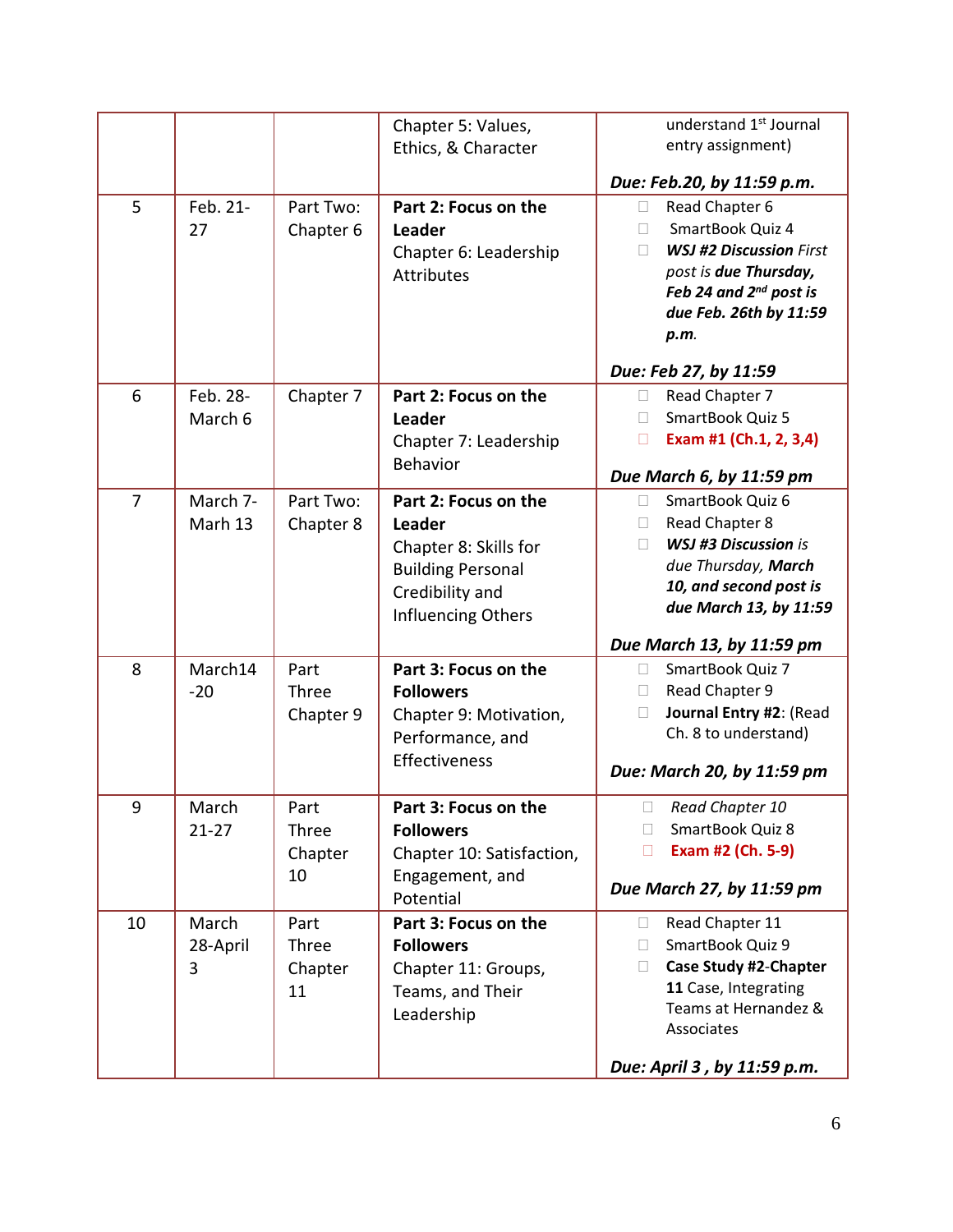| 11 | April 4-<br>April 10    | Part<br>Three<br>Chapter<br>12 | Part 3: Focus on the<br><b>Followers</b><br>Chapter 12: Skills for<br>Developing Others | Read Chapter 12<br>$\Box$<br>SmartBook Quiz 12<br>П.<br>Journal Entry #3: (Read<br>П<br>Ch. 11 to understand)                            |
|----|-------------------------|--------------------------------|-----------------------------------------------------------------------------------------|------------------------------------------------------------------------------------------------------------------------------------------|
|    |                         |                                |                                                                                         | Due: April 10, by 11:59 p.m.                                                                                                             |
| 12 | April 11-<br>April 17   | Part Four<br>Chapter<br>13     | Part 4: Focus on the<br><b>Situation</b>                                                | Read Chapter 13<br>П<br>SmartBook Quiz 13<br>П                                                                                           |
|    |                         |                                | Chapter 13: The<br>Situation                                                            | Due: April 17, by 11:59 p.m.                                                                                                             |
| 13 | April 18-<br>April 24   | Part Four<br>Chapter<br>14     | Part 4: Focus on the<br><b>Situation</b><br>Chapter 14: Contingency<br><b>Theories</b>  | Read Chapter 14<br>$\Box$<br>SmartBook Quiz 14<br>П.<br>1 <sup>st</sup> and 2 <sup>nd</sup> Choice<br>$\Box$<br>Leader Memo              |
|    |                         |                                |                                                                                         | Due: April 24, by 11:59 p.m.                                                                                                             |
| 14 | April 25-<br>May 1      | Part Four<br>Chapter<br>15     | Part 4: Focus on the<br><b>Situation</b><br>Chapter 15: Leadership<br>and Change        | Read Chapter 15<br>$\Box$<br>SmartBook Quiz 15<br>П.<br>Prepare & Study for<br>П<br>Exam #3 due next week<br>Due: May 1st, by 11:59 p.m. |
| 15 | May 2-<br>May 8         | Part Four<br>Chapter<br>16     | Part 4: Focus on the<br><b>Situation</b><br>Chapter 16: The Dark<br>Side of Leadership  | Read Chapter 16<br>$\Box$<br>SmartBook Quiz 16<br>П<br>Exam #3 (Ch. 10-16)<br>П<br>Due: May 8, by 11:59 p.m.                             |
| 16 | May 9-<br><b>May 13</b> |                                | <b>Leaders Project</b><br><b>Course Wrap Up</b>                                         | Leader Project<br>П<br>Due: May 12, by 11:59 p.m.                                                                                        |

#### **Important University Dates: University Calendar:**

*[https://www.tamuct.edu/registrar/academic-calendar.html]*

# **TECHNOLOGY REQUIREMENTS AND SUPPORT**

# **Technology Requirements**

This course will use the A&M-Central Texas Instructure Canvas learning management system. We strongly recommend the latest versions of Chrome or Firefox browsers. Canvas no longer supports any version of Internet Explorer.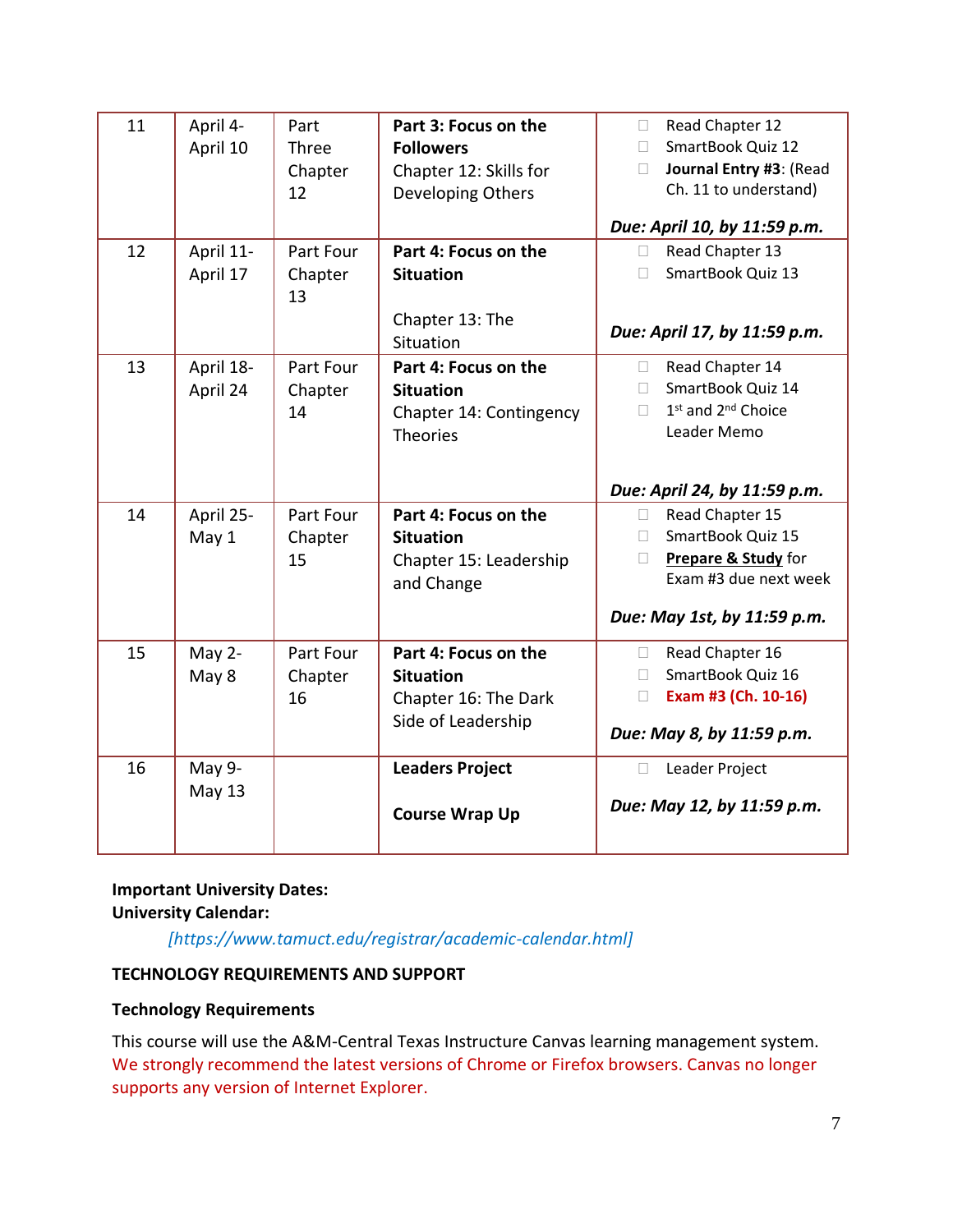Logon to A&M-Central Texas Canvas [https://tamuct.instructure.com/] or access Canvas through the TAMUCT Online link in myCT [https://tamuct.onecampus.com/]. You will log in through our Microsoft portal.

Username: Your MyCT email address. Password: Your MyCT password

#### **Canvas Support**

Use the Canvas Help link, located at the bottom of the left-hand menu, for issues with Canvas. You can select "Chat with Canvas Support," submit a support request through "Report a Problem," or call the Canvas support line: 1-844-757-0953.

For issues related to course content and requirements, contact your instructor.

# **Online Proctored Testing**

A&M-Central Texas uses Proctorio for online identity verification and proctored testing. This service is provided at no direct cost to students. If the course requires identity verification or proctored testing, the technology requirements are: Any computer meeting the minimum computing requirements, plus web camera, speaker, and microphone (or headset). Proctorio also requires the Chrome web browser with their custom plug in.

#### **Other Technology Support**

For log-in problems, students should contact Help Desk Central

Email: [helpdesk@tamu.edu](mailto:helpdesk@tamu.edu) Phone: (254) 519-5466 [Web Chat:](http://hdc.tamu.edu/) [http://hdc.tamu.edu] *Please let the support technician know you are an A&M-Central Texas student.*

# **UNIVERSITY RESOURCES, PROCEDURES, AND GUIDELINES**

# **Drop Policy**

If you discover that you need to drop this class, you must complete the [Drop Request](https://dynamicforms.ngwebsolutions.com/casAuthentication.ashx?InstID=eaed95b9-f2be-45f3-a37d-46928168bc10&targetUrl=https%3A%2F%2Fdynamicforms.ngwebsolutions.com%2FSubmit%2FForm%2FStart%2F53b8369e-0502-4f36-be43-f02a4202f612) Dynamic Form through Warrior Web.

[https://dynamicforms.ngwebsolutions.com/casAuthentication.ashx?InstID=eaed95b9-f2be-45f3-a37d-

46928168bc10&targetUrl=https%3A%2F%2Fdynamicforms.ngwebsolutions.com%2FSubmit%2F Form%2FStart%2F53b8369e-0502-4f36-be43-f02a4202f612].

Faculty cannot drop students; this is always the responsibility of the student. The Registrar's Office will provide a deadline on the Academic Calendar for which the form must be completed. Once you submit the completed form to the Registrar's Office, you must go into Warrior Web and confirm that you are no longer enrolled. If you still show as enrolled, FOLLOW-UP with the Registrar's Office immediately. You are to attend class until the procedure is complete to avoid penalty for absence. Should you miss the drop deadline or fail to follow the procedure, you will receive an F in the course, which may affect your financial aid and/or VA educational benefits.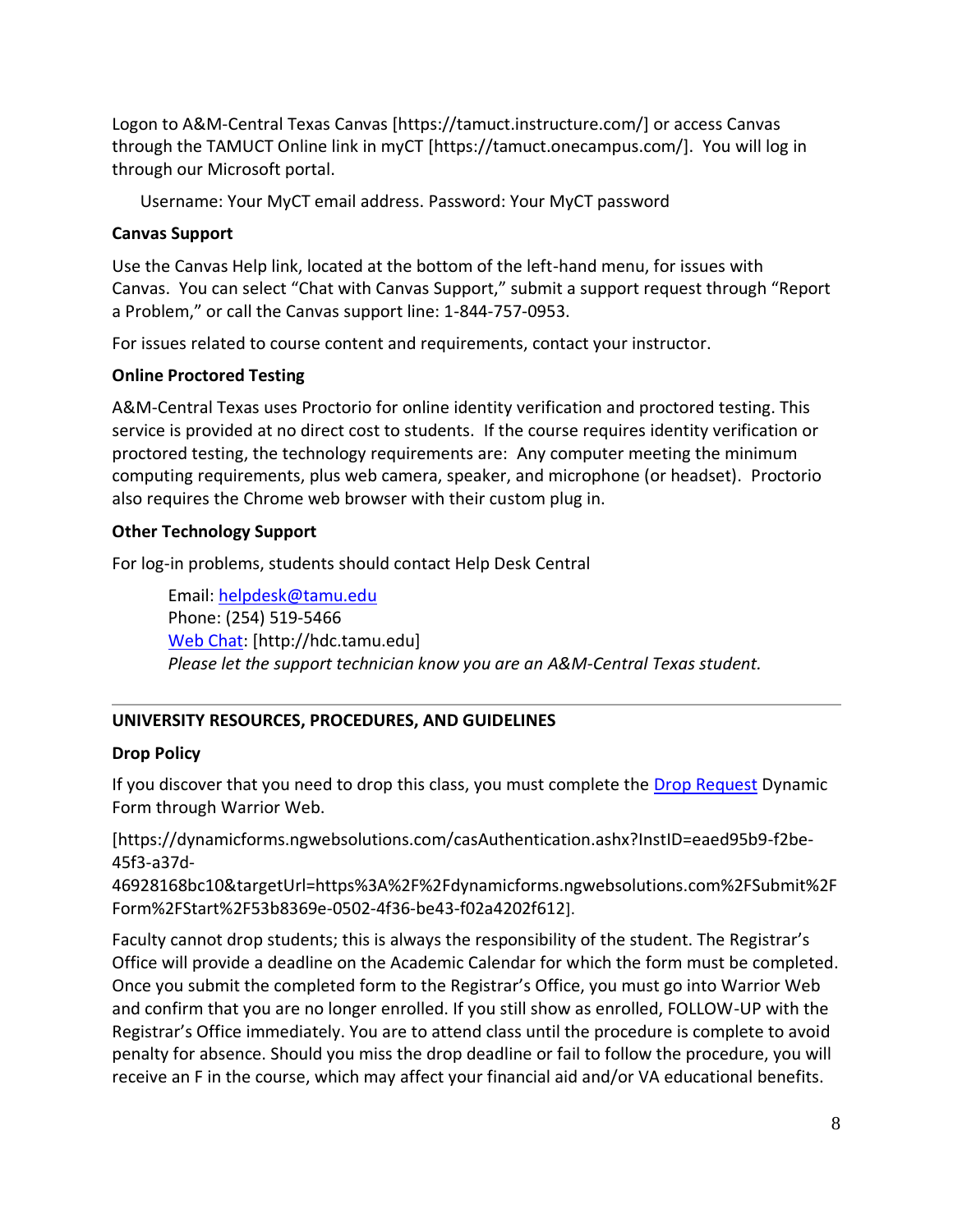#### **Academic Integrity**

Texas A&M University -Central Texas values the integrity of the academic enterprise and strives for the highest standards of academic conduct. A&M-Central Texas expects its students, faculty, and staff to support the adherence to high standards of personal and scholarly conduct to preserve the honor and integrity of the creative community. Academic integrity is defined as a commitment to honesty, trust, fairness, respect, and responsibility. Any deviation by students from this expectation may result in a failing grade for the assignment and potentially a failing grade for the course. Academic misconduct is any act that improperly affects a true and honest evaluation of a student's academic performance and includes, but is not limited to, working with others in an unauthorized manner, cheating on an examination or other academic work, plagiarism and improper citation of sources, using another student's work, collusion, and the abuse of resource materials. All academic misconduct concerns will be referred to the university's Office of Student Conduct. Ignorance of the university's standards and expectations is never an excuse to act with a lack of integrity. When in doubt on collaboration, citation, or any issue, please contact your instructor before taking a course of action.

For more [information regarding the Student Conduct process,](https://www.tamuct.edu/student-affairs/student-conduct.html)

[https://www.tamuct.edu/student-affairs/student-conduct.html]. If you know of potential honor violations by other students, you may [submit a report,](https://cm.maxient.com/reportingform.php?TAMUCentralTexas&layout_id=0) [https://cm.maxient.com/reportingform.php?TAMUCentralTexas&layout\_id=0].

#### **Academic Accommodations**

At Texas A&M University-Central Texas, we value an inclusive learning environment where every student has an equal chance to succeed and has the right to a barrier-free education. The Office of Access and Inclusion is responsible for ensuring that students with a disability receive equal access to the university's programs, services and activities. If you believe you have a disability requiring reasonable accommodations please contact the Office of Access and Inclusion, WH-212; or call (254) 501-5836. Any information you provide is private and confidential and will be treated as such.

For more information please visit our [Access & Inclusion](https://tamuct.instructure.com/courses/717) Canvas page (log-in required) [https://tamuct.instructure.com/courses/717]

# **Important information for Pregnant and/or Parenting Students**

Texas A&M University-Central Texas supports students who are pregnant and/or parenting. In accordance with requirements of Title IX and related guidance from US Department of Education's Office of Civil Rights, the Dean of Student Affairs' Office can assist students who are pregnant and/or parenting in seeking accommodations related to pregnancy and/or parenting. Students should seek out assistance as early in the pregnancy as possible. For more information, please visit [Student Affairs](https://www.tamuct.edu/student-affairs/index.html) [https://www.tamuct.edu/student-affairs/index.html]. Students may also contact the institution's Title IX Coordinator. If you would like to read more about these [requirements and guidelines](http://www2.ed.gov/about/offices/list/ocr/docs/pregnancy.pdf) online, please visit the website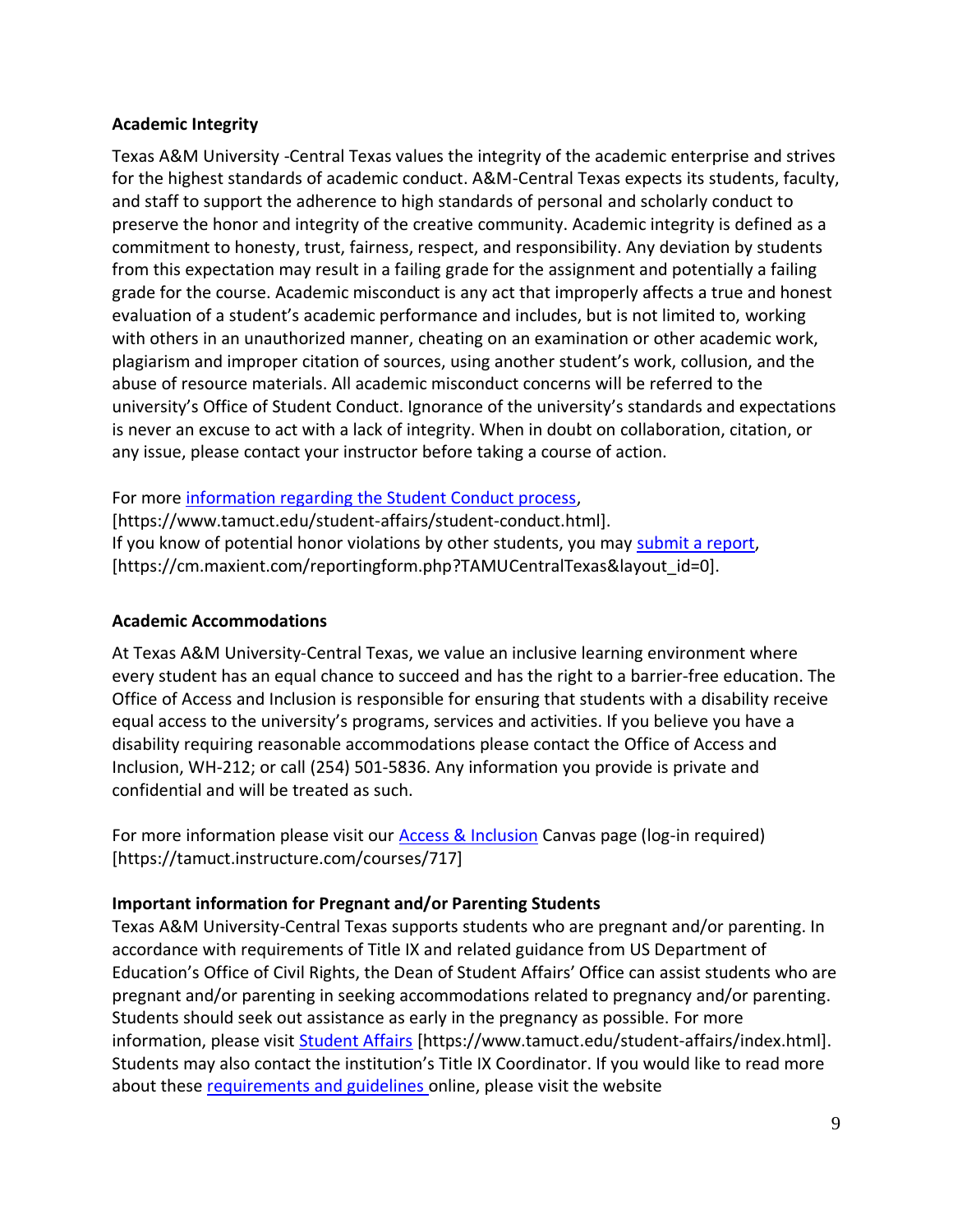[http://www2.ed.gov/about/offices/list/ocr/docs/pregnancy.pdf].

Title IX of the Education Amendments Act of 1972 prohibits discrimination on the basis of sex and gender–including pregnancy, parenting, and all related conditions. A&M-Central Texas is able to provide flexible and individualized reasonable accommodation to pregnant and parenting students. All pregnant and parenting students should contact the Associate Dean in the Division of Student Affairs at (254) 501-5909 to seek out assistance. Students may also contact the University's Title IX Coordinator.

# **Tutoring**

Tutoring is available to all A&M-Central Texas students, both virtually and in-person. Student success coaching is available online upon request.

If you have a question, are interested in becoming a tutor, or in need of success coaching contact the Warrior Center for Student Success, Equity and Inclusion at (254) 501-5836, visit the Warrior Center at 212 Warrior Hall, or by emailing [WarriorCenter@tamuct.edu.](mailto:WarriorCenter@tamuct.edu)

To schedule tutoring sessions and view tutor availability, please visit Tutor [Matching](https://tutormatchingservice.com/TAMUCT) [Services](https://tutormatchingservice.com/TAMUCT) [https://tutormatchingservice.com/TAMUCT] or visit the Tutoring Center in 111 Warrior Hall.

Chat live with a remote tutor 24/7 for almost any subject from on your computer! Tutor.com is an online tutoring platform that enables A&M-Central Texas students to log in and receive online tutoring support at no additional cost. This tool provides tutoring in over 40 subject areas except writing support. Access Tutor.com through Canvas.

# **University Writing Center**

The University Writing Center (UWC) at Texas A&M University–Central Texas (TAMUCT) is a free service open to all TAMUCT students. For the Fall 2020 semester, all services will be online as a result of the COVID-19 pandemic. The hours of operation are from 10:00 a.m.-5:00 p.m. Monday thru Thursday with satellite hours online Monday thru Thursday from 6:00-9:00 p.m. The UWC is also offering hours from 12:00-3:00 p.m. on Saturdays.

Tutors are prepared to help writers of all levels and abilities at any stage of the writing process. By providing a practice audience for students' ideas and writing, our tutors highlight the ways in which they read and interpret students' texts, offering guidance and support throughout the various stages of the writing process. While tutors will not write, edit, or grade papers, they will assist students in developing more effective composing practices. Whether you need help brainstorming ideas, organizing an essay, proofreading, understanding proper citation practices, or just want a quiet place to work, the UWC is here to help!

Students may arrange a one-to-one session with a trained and experienced writing tutor by making an appointment via [WCOnline](https://tamuct.mywconline.com/) [https://tamuct.mywconline.com/]. In addition, you can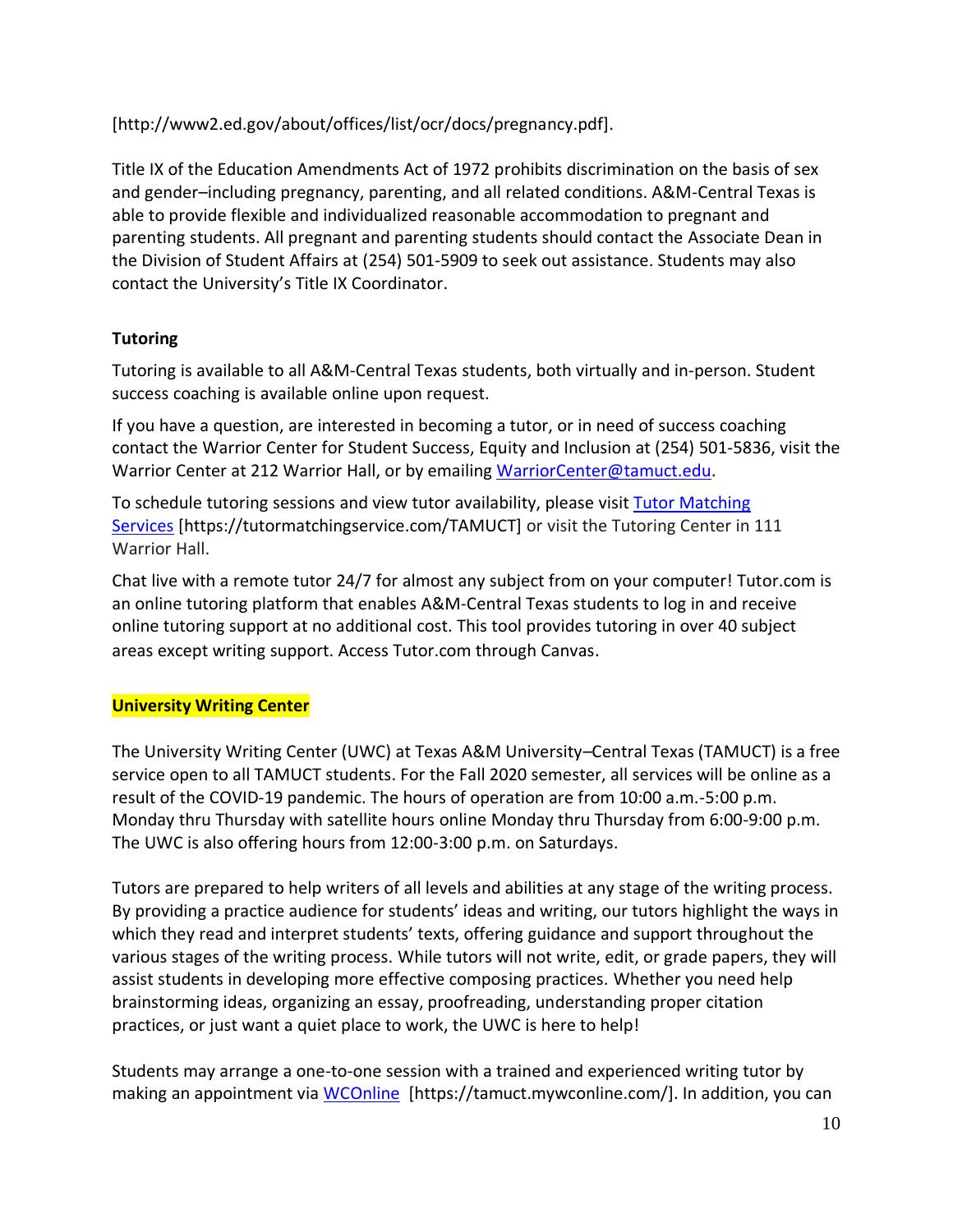email Dr. Bruce Bowles Jr. at [bruce.bowles@tamuct.edu](mailto:bruce.bowles@tamuct.edu) if you have any questions about the UWC and/or need any assistance with scheduling.

#### **University Library**

The University Library provides many services in support of research across campus and at a distance. We offer over 200 electronic databases containing approximately 250,000 eBooks and 82,000 journals, in addition to the 85,000 items in our print collection, which can be mailed to students who live more than 50 miles from campus. Research guides for each subject taught at A&M-Central Texas are available through our website to help students navigate these resources. On campus, the library offers technology including cameras, laptops, microphones, webcams, and digital sound recorders.

Research assistance from a librarian is also available 24 hours a day through our online chat service, and at the reference desk when the library is open. Research sessions can be scheduled for more comprehensive assistance, and may take place on Skype or in-person at the library. Assistance may cover many topics, including how to find articles in peer-reviewed journals, how to cite resources, and how to piece together research for written assignments.

Our 27,000-square-foot facility on the A&M-Central Texas main campus includes student lounges, private study rooms, group work spaces, computer labs, family areas suitable for all ages, and many other features. Services such as interlibrary loan, TexShare, binding, and laminating are available. The library frequently offers workshops, tours, readings, and other events. For more information, please visit our [Library](https://tamuct.libguides.com/index) [website](https://tamuct.libguides.com/index) [http://tamuct.libguides.com/index].

**For Fall 2020, all reference service will be conducted virtually. Please go to our [Library](https://tamuct.libguides.com/index) [website](https://tamuct.libguides.com/index) [http://tamuct.libguides.com/index] to access our virtual reference help and our current hours.**

#### **OPTIONAL POLICY STATEMENTS**

# **A Note about Sexual Violence at A&M-Central Texas**

Sexual violence is a serious safety, social justice, and public health issue. The university offers support for anyone struggling with these issues. University faculty are mandated reporters, so if someone discloses that they were sexually assaulted (or a victim of Domestic/Dating Violence or Stalking) while a student at TAMUCT, faculty members are required to inform the Title IX Office. If you want to discuss any of these issues confidentially, you can do so through Student Counseling (254-501-5955) located on the second floor of Warrior Hall (207L).

Sexual violence can occur on our campus because predators often feel emboldened, and victims often feel silenced or shamed. It is incumbent on ALL of us to find ways to actively create environments that tell predators we don't agree with their behaviors and tell survivors we will support them. Your actions matter. Don't be a bystander; be an agent of change. For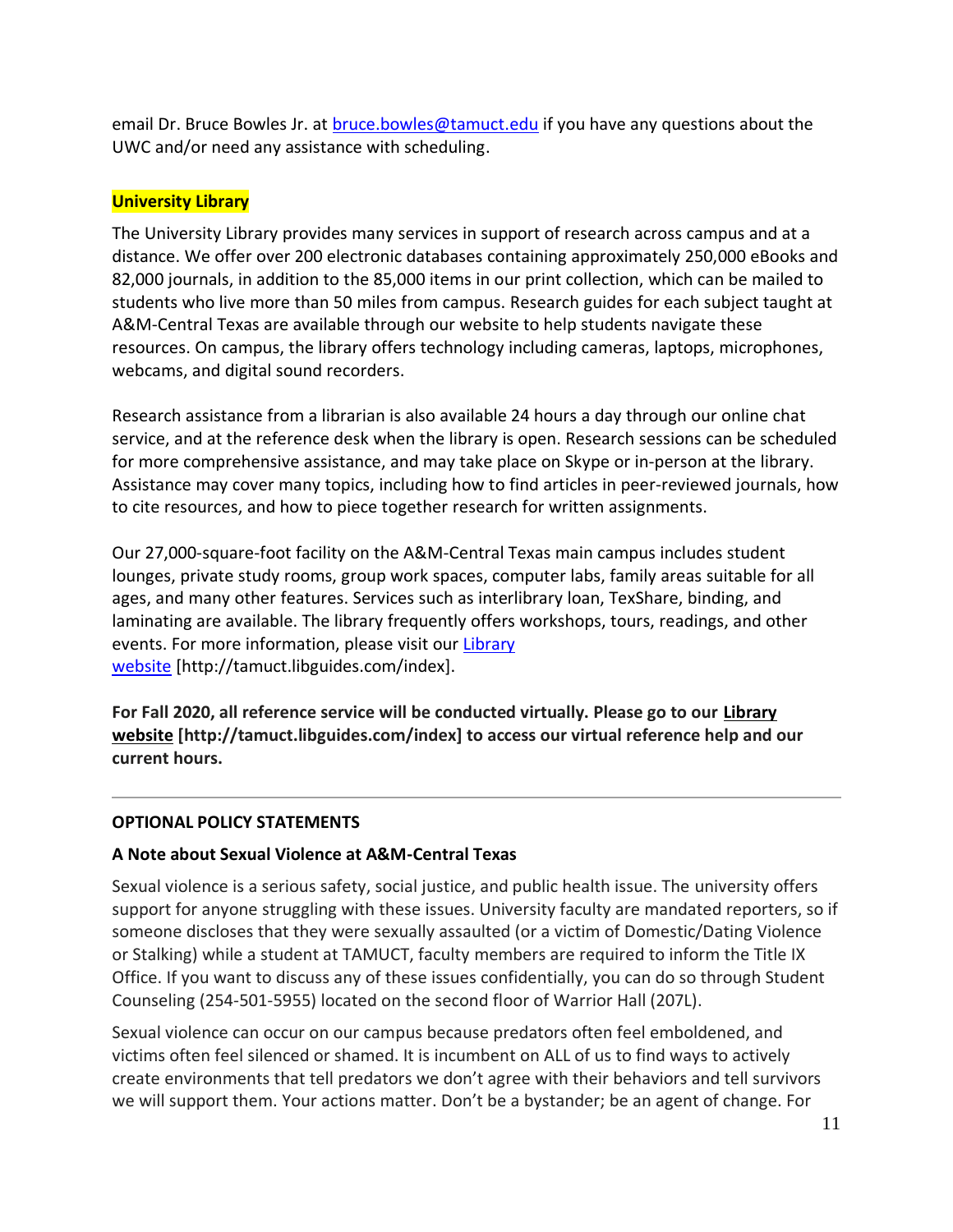additional information on campus policy and resources visit the [Title IX webpage](https://www.tamuct.edu/compliance/titleix.html) [\[https://www.tamuct.edu/compliance/titleix.html\]](https://www.tamuct.edu/compliance/titleix.html).

# **Behavioral Intervention**

Texas A&M University-Central Texas cares about the safety, health, and well-being of its students, faculty, staff, and community. If you are aware of individuals for whom you have a concern, please make a referral to the Behavioral Intervention Team. Referring your concern shows you care. You can complete the [referral](https://cm.maxient.com/reportingform.php?TAMUCentralTexas&layout_id=2) online [https://cm.maxient.com/reportingform.php?TAMUCentralTexas&layout\_id=2].

Anonymous referrals are accepted. Please see the [Behavioral Intervention Team](https://www.tamuct.edu/student-affairs/bat.html) website for more information [https://www.tamuct.edu/student-affairs/bat.html]. If a person's behavior poses an imminent threat to you or another, contact 911 or A&M-Central Texas University Police at 254-501-5800.

#### **OTHER POLICIES**

#### **Instructor Policy**

**What You Can Expect of Me:** I will be available to answer your questions and help you be successful in this course. You can expect that I will be an active participant in the online course room prepared and ready to engage in active learning. I will work to create a respectful learning environment where all of us can express our thoughts and ask questions. I am looking forward to learning from you as we spend the next 16 weeks together!

**I reserve the right to make reasonable alterations to the course calendar and syllabus. It is a tentative schedule and guide. Changes will only be made that benefit the class as a whole.**  Online attendance is essential in a class of this nature. Make sure to check Canvas daily. In order to successfully pass this course a student must engage in the online course room and complete all assignments**.**

Students are expected to utilize university resources solely for academic purposes. Personal use can be a violation of University, System, and State policies, rules, standards and/or laws and can result in expulsion from the institution, termination of employment, and legal recourse. If a student is accessing Eduroam or a university-owned asset, then they must comply with the institution's acceptable use guidelines. Watching inappropriate material during class is a disruption and university violation that will result in a student being referred to Student Conduct [\(https://cm.maxient.com/reportingform.php?TAMUCentralTexas\)](https://cm.maxient.com/reportingform.php?TAMUCentralTexas).

**Note**: When a student accesses any of the institution's IT resources (computers, network, etc.), they are agreeing to act in accordance with Texas Government Code § 2203.004 (Requirement to use State Property for State Purposes). Specifically, the agreement states, "*In accordance*